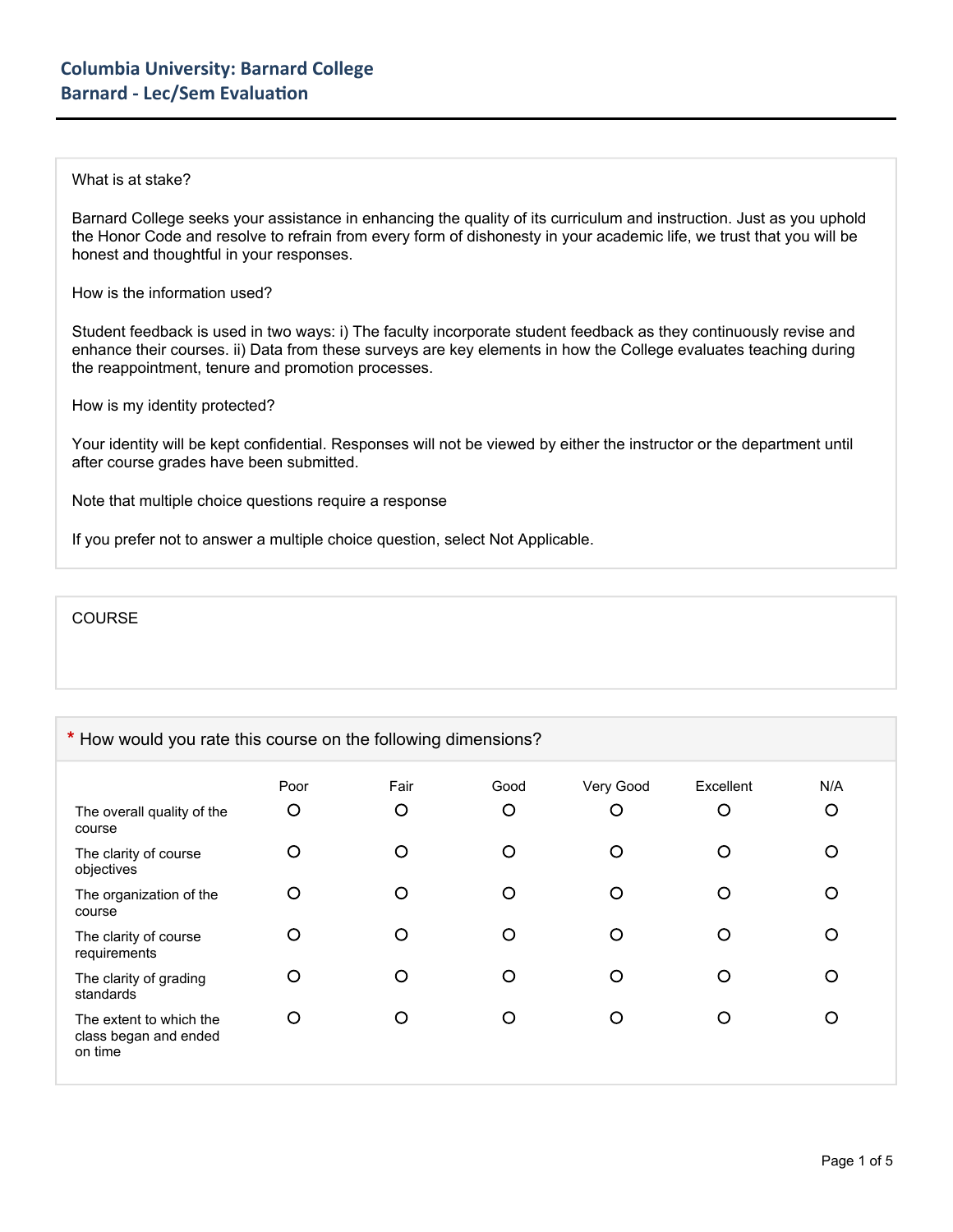| * How much has this course enabled you to do each of the following? |            |             |      |             |           |     |
|---------------------------------------------------------------------|------------|-------------|------|-------------|-----------|-----|
|                                                                     | Not at all | Very little | Some | Quite a bit | Very much | N/A |
| Increase your interest in<br>the field                              | O          | O           | O    | O           | O         | O   |
| Increase your<br>understanding of the<br>broader intellectual field | O          | O           | O    | ◯           | O         |     |
| Improve your quantitative<br>skills                                 | O          | O           | O    | ∩           | O         |     |
| Improve your<br>presentation skills                                 | O          | O           | ∩    | ∩           | ∩         |     |
| Improve your writing skills                                         | O          | Ő           | O    | O           | O         |     |

## Why did you take this course?

What did you value most about this course? In what ways did the course meet your expectations? Explain why you would or would not recommend this course.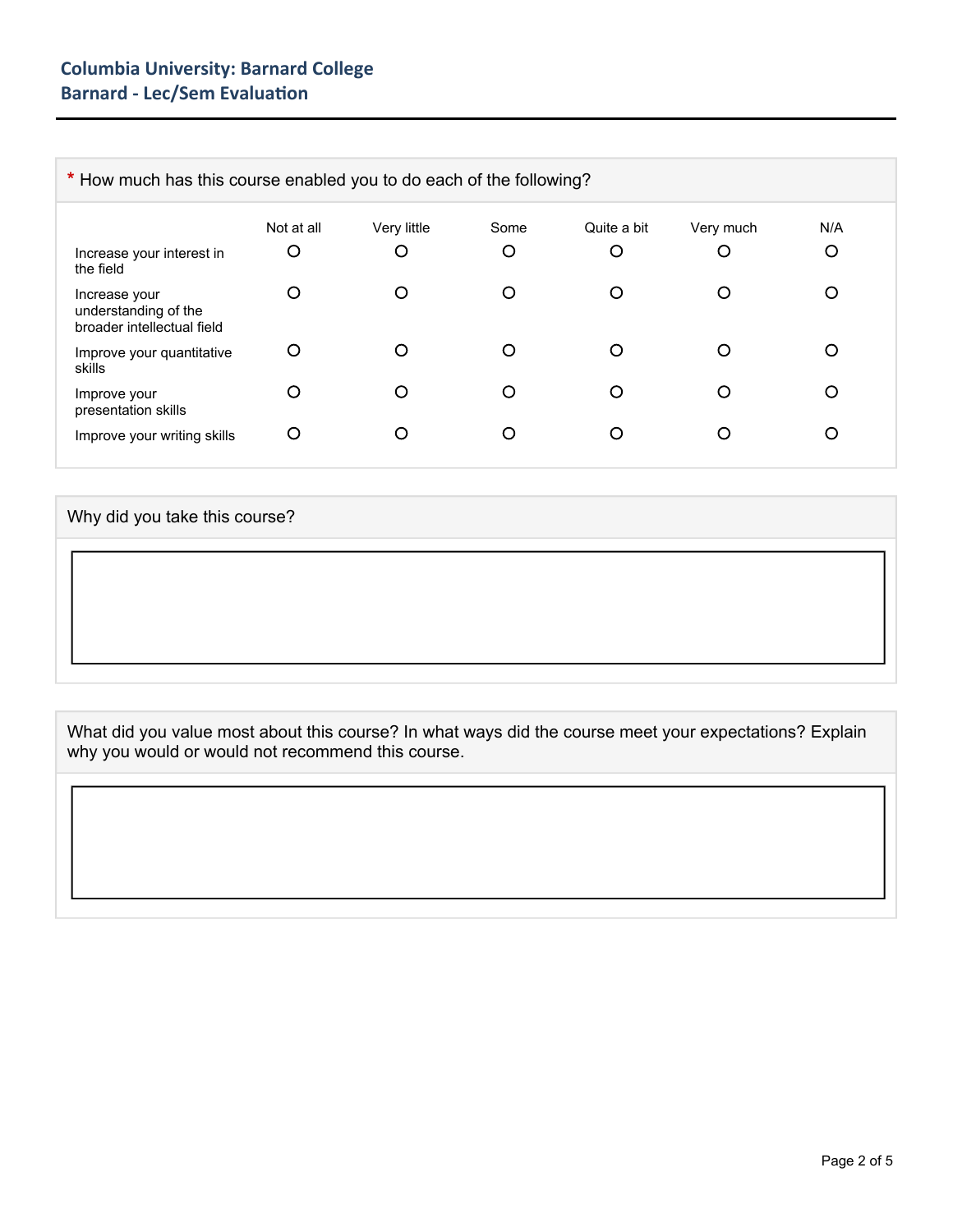What improvements would you like to see in the organization and content of this course?

Did the course inspire you to put in extra time and effort, over and beyond what was required? Can you explain why or why not?

INSTRUCTOR: [InstructorName]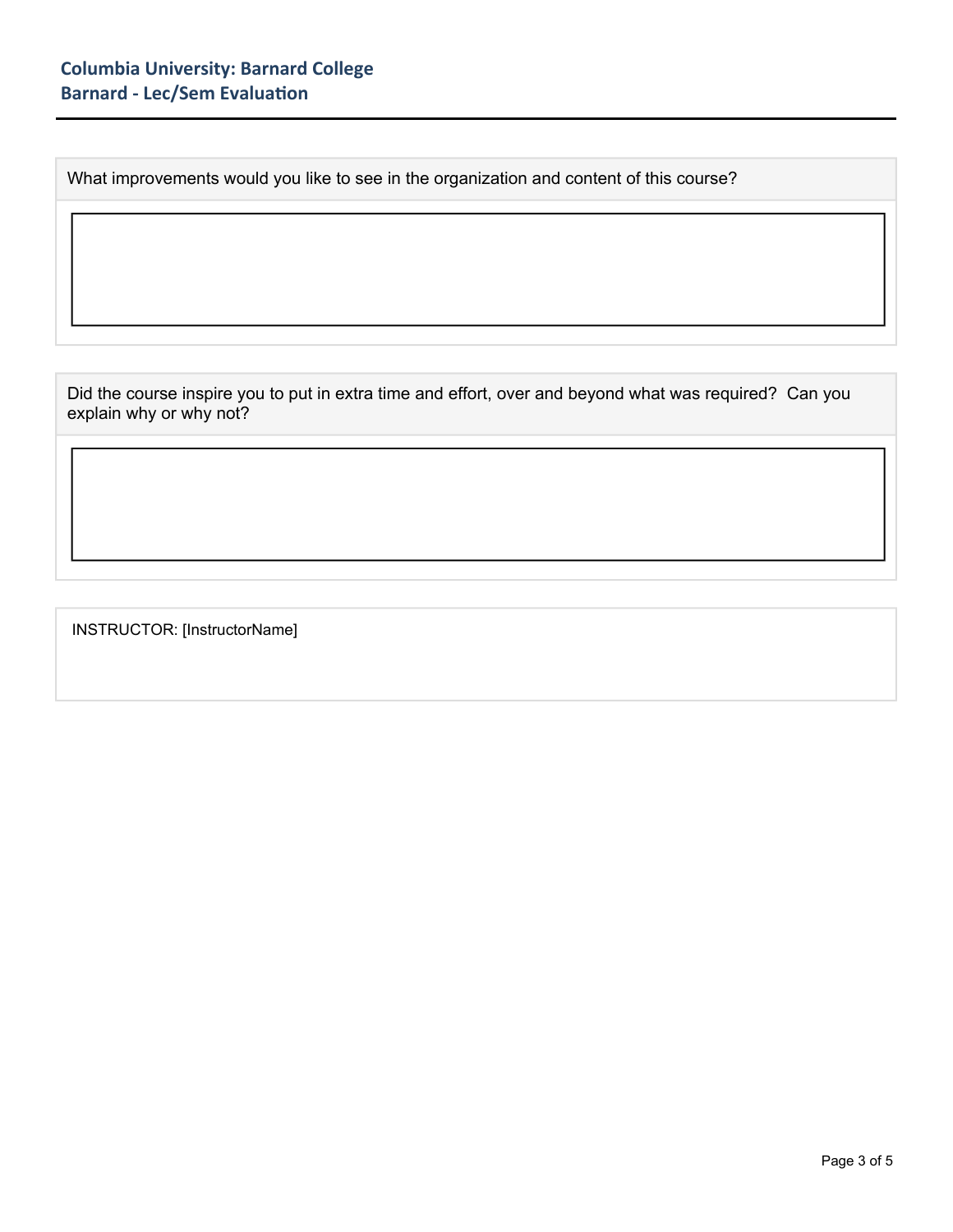| * How would you rate your instructor in the following areas?                |         |         |         |           |           |          |
|-----------------------------------------------------------------------------|---------|---------|---------|-----------|-----------|----------|
|                                                                             | Poor    | Fair    | Good    | Very Good | Excellent | N/A      |
| The overall quality of the<br>instructor's teaching                         | O       | $\circ$ | O       | O         | $\circ$   | $\circ$  |
| The instructor's<br>effectiveness in<br>communicating the<br>subject matter | $\circ$ | O       | O       | O         | O         | O        |
| The instructor's ability to<br>stimulate your intellectual<br>curiosity     | O       | O       | $\circ$ | $\Omega$  | O         | $\circ$  |
| The instructor's ability to<br>stimulate student<br>participation in class  | $\circ$ | O       | O       | O         | $\Omega$  | $\circ$  |
| The instructor's<br>effectiveness in<br>answering questions                 | O       | O       | O       | O         | $\Omega$  | $\circ$  |
| The instructor's feedback<br>on your work                                   | $\circ$ | O       | O       | $\Omega$  | ∩         | $\Omega$ |
| The instructor's timeliness<br>in returning your work                       | O       | O       | O       | $\Omega$  | O         | O        |
| The instructor's<br>availability during<br>scheduled office hours           | O       | O       | O       | O         | O         | $\circ$  |
| The adequacy of<br>scheduled office hours                                   | O       | O       | O       | O         | O         | O        |

What did you value most about your instructor's teaching methods?